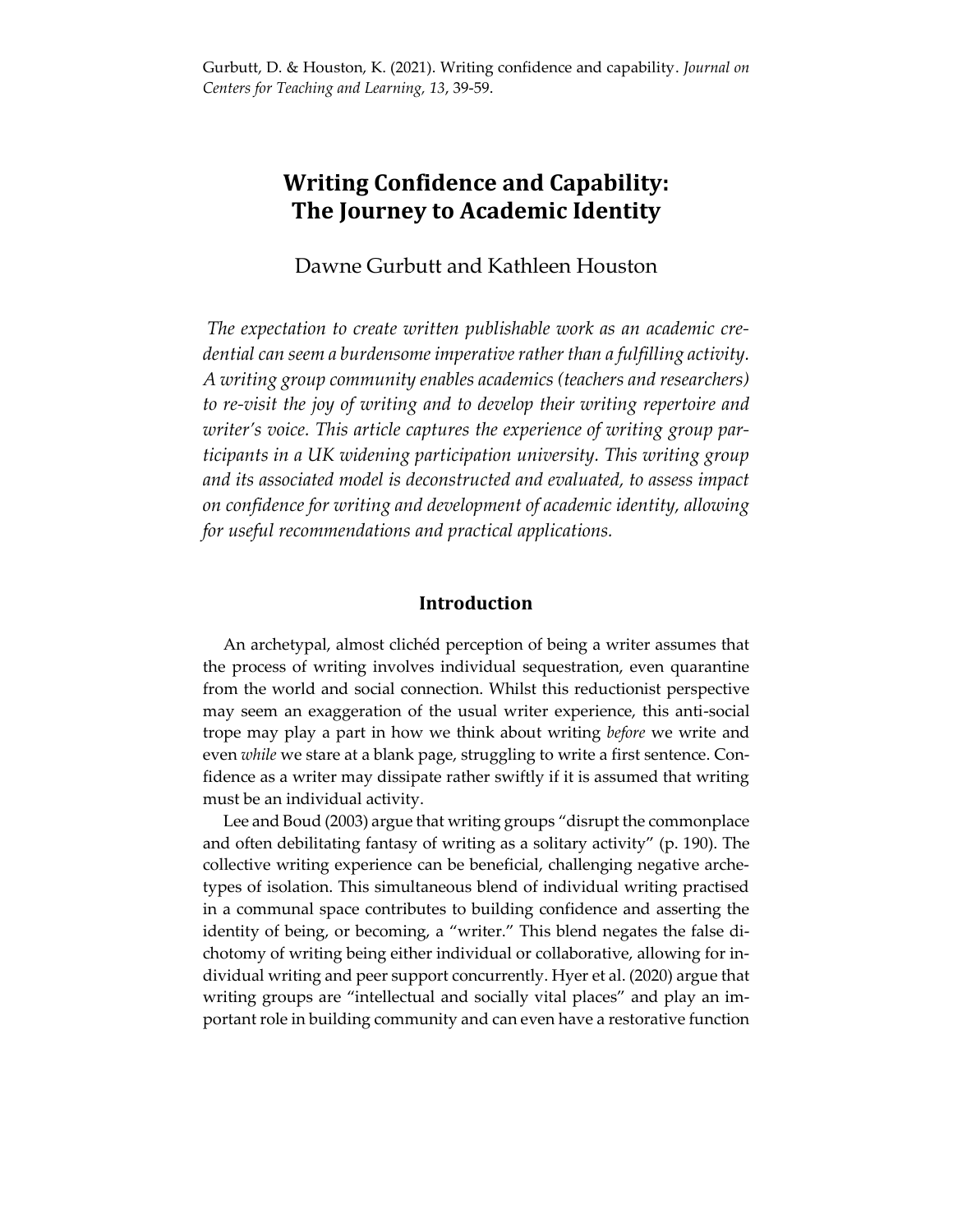for colleagues pressured by the demands of academic roles (p. 151). Resilience as a writer requires a growth rather than a fixed mindset (Dweck, 2000), and the support offered by belonging to a writing group may be perceived as the road to self-efficacy. The acceptance that an imperfect first draft is a normal phase in the writing process emphasises the value of writing development or growth as a path to mastery

 Academic writing groups as specific communities of practice (Wenger, 1998) have become well-regarded within the university landscape (Aitchiison, 2009; Healey, 2017). Publishable writing, driven by the need to establish an academic reputation, share research impact, fulfil government metrics and "institutional productivity" (Aitchison, 2009, p. 906), requires the development of a distinctive academic writing voice, "an appropriate voice" and an "authoritative stance" (Cotterall, 2011, p. 413).

 Yet the academic voice in writing can be the opposite of distinctive. Stankiewicz (2017) points out that novice researchers may fall into a writing style that is "passive rather than active" (p. 262), mimicking a neutral voice that is perceived to be the—rigidly adhered to—academic voice. Our (Dawne and Kath's) own understanding of "voice" in writing and "academic voice" is a specific type of writing mode. "Voice" in writing is, for us, a judiciously chosen mode of writing, which addresses a particular audience, possessing clarity of expression and a narrative quality that makes use of analogy and metaphor: "Voice" is the authentic representation of the writer self. Academic voice, then, features multiple registers, displaying a cluster of characteristics common to other academic researchers. It offers the unique perspective of the writer, expressed through words, syntax and credible argument that distinguishes one writer from another. This voice may share commonalities with other academic writers and yet there will be clear distinctions, brought about by experience, beliefs, values, and life themes (Savickas, 2012), the pattern of our lives and how we make sense of experience.

 A distinctive academic voice, combined with research rigour, can bring a topic to life for the reader. It projects viewpoints to the wider world, using the power of language and voice to influence in a unique way. It takes confidence to find a true-to-self authentic, appropriate academic voice. "Voice," writes Stankiewicz (2017) "depends on the writer's point of view or stance; it emerges from an author's original thinking and the courage to express those ideas" (p. 262).

 The obligation to write for academic publications necessitates a willingness to engage with different lexical practices that support but do not thwart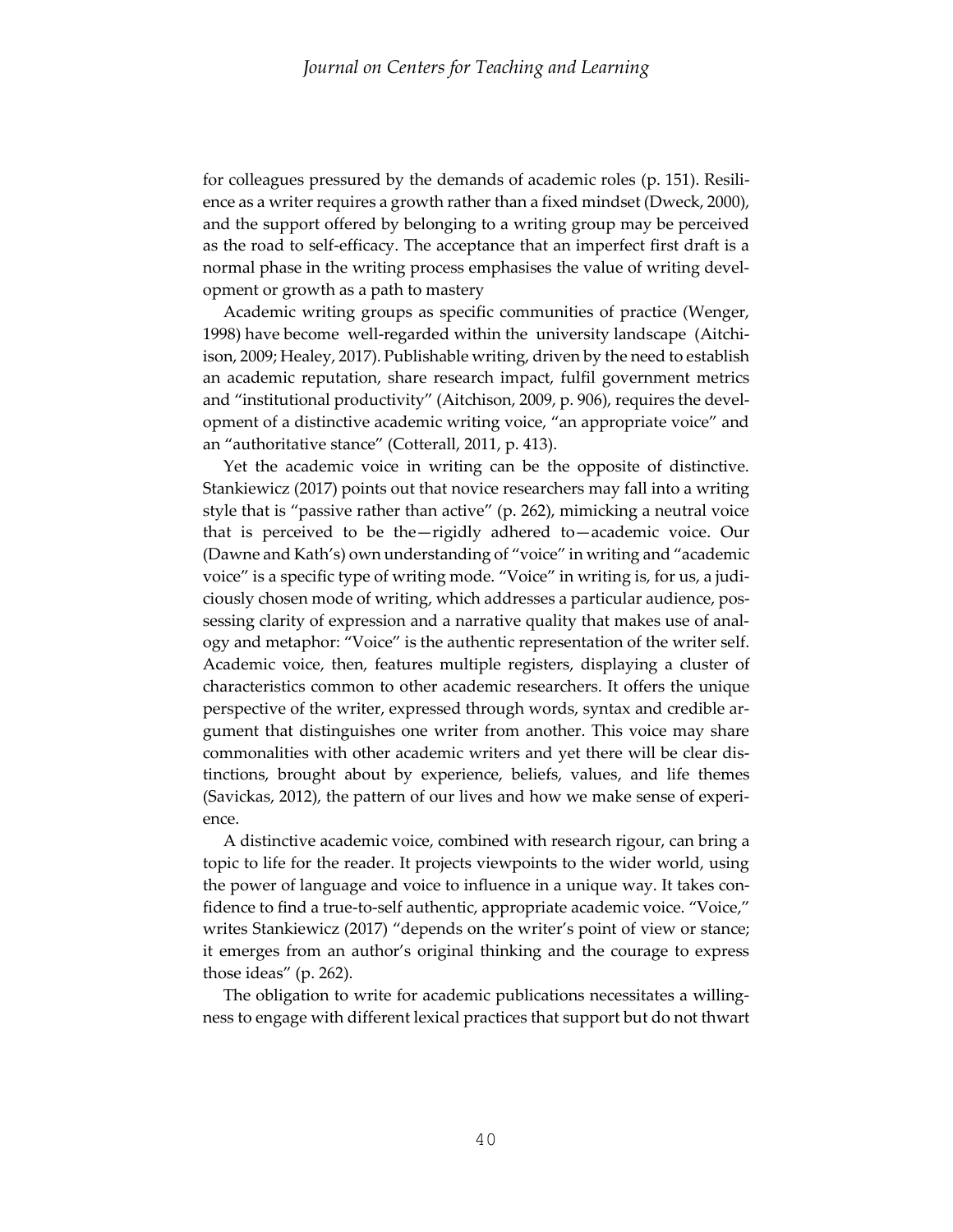a developing academic voice. Within this paradigm, academic identity may be perceived as developing in parallel, or even dependent on, academic authorship. Successful academic authorship confers a sense of belonging, of being valued and acknowledged by others in the wider academic community.

 A hunch that academic identity develops through writing success triggered our small-scale practitioner research. However, we were aware that, for many early-career academics, the pressure to write and be published as an academic rests on the assumption that they should "go it alone" rather than seek out the academic fellowship of a university writing group. In addition, it seemed that this pressure had a power to leach the joy from the writing process (Dwyer et al., 2012). Our experience as members and co-facilitators of a newly formed academic writing group allowed us to interrogate our hunches through a process of enquiry, which capitalised on some naturally occurring data and some insider research (Mercer, 2007).

### **Background to Our Practitioner Enquiry**

 The writing group is situated within a Centre for Learning and Teaching (CLT) in a vocationally-focused UK university where teaching is the paramount activity. The Centre works across the university, supporting academic staff in enhancement of learning and teaching and career development. Freed from disciplinary silos, the Centre provides a focus for teaching and teachers, a space to build an interdisciplinary community. Many academic roles within the institution are fundamentally "teaching" orientated, constraining the time available for research. Whilst staff may be keen to develop their academic writing and scholarship, the demands of the role situate the emphasis elsewhere. Therefore, the imperative to write can seem quite daunting to new academics. Tarabochia (2020) states "meaning making, shifting relationships and identity negotiations are, indeed, entangled in writing lives" (p. 17). The ability to engage in scholarship is entwined with a sense of self, and this entanglement of selves and the threads of confidence and identity were central to the collective and individual development of the group and its participants.

 We became aware that some new academics, who arrived as "experts" from professional roles, found the transition to the academic writing style somewhat disempowering. For example, they may need to "switch voice" to write in an academically accepted way. Benner (1984) wrote eloquently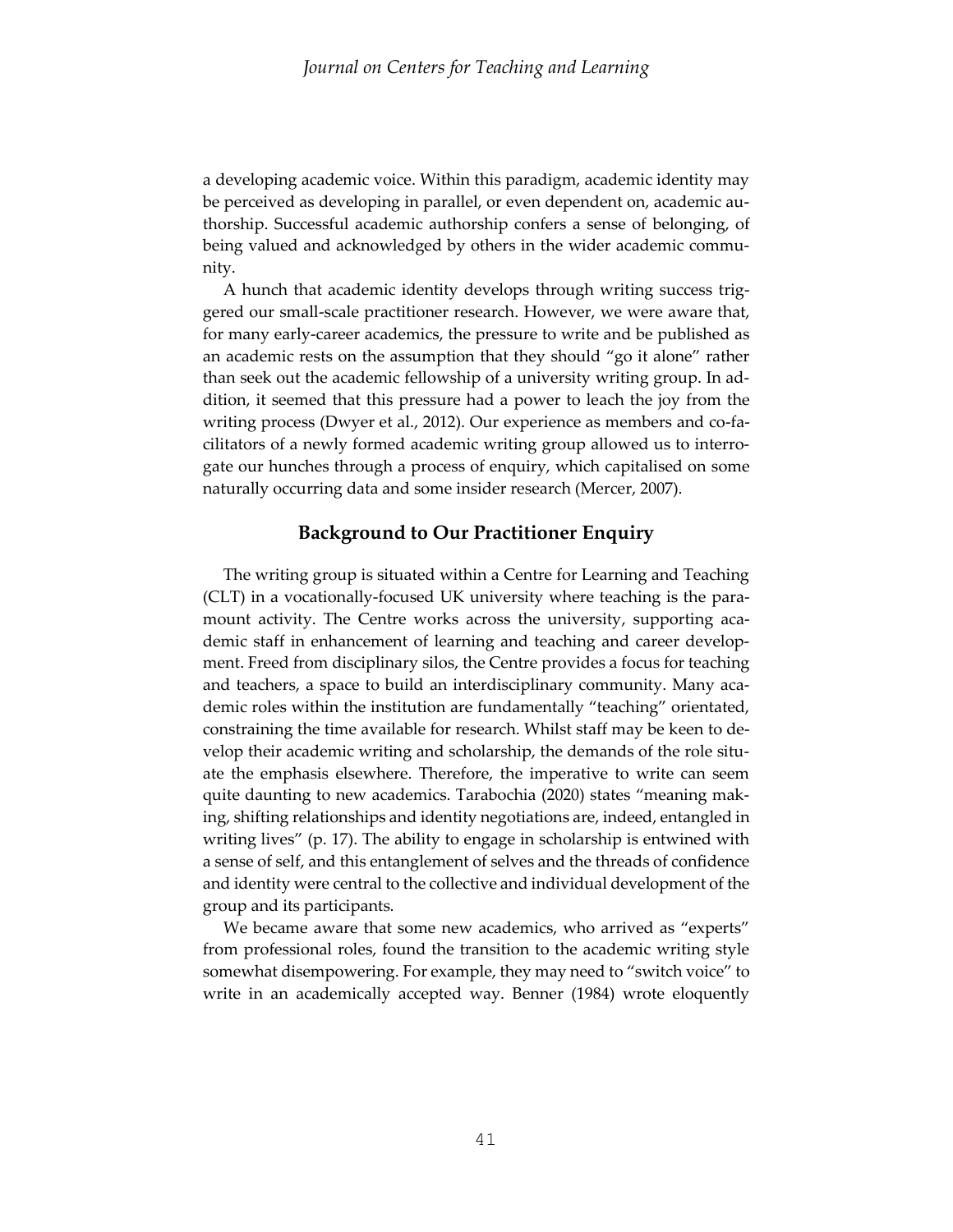about the challenges of transitioning from "novice to expert" within professional life. This transition can be inverted for professionals entering academia as they may become a novice writer in academia. This not-uncommon experience presents a range of challenges and tensions. Reverting to the position of novice can trigger an awkward sense of "being wrong" or not "being right." This position marks an uncomfortable space, one that colleagues may wish to avoid. The writing group, on the other hand, is a safe, supportive space to explore this mutual discomfort and share strategies.

 As researchers, writers, and academic developers ourselves, it was noticeable that for some new staff this transition to academic authorship created apprehension, avoidance, procrastination, and/or postponement of writing activity (Lee & Boud, 2003). We wondered whether academic identity development and academic self-assurance required writing confidence. A genuine desire to build confidence in academics for successful writing practice triggered our CLT's decision to create a "Writing for Publication Group."

# **The Writing for Publication Group: Our Writing Group Model**

 The writing group has been in existence for a number of years and continues to evolve. As the instigating group (academic developers with varied experience of writing), we made initial decisions for the programme based on knowledge of how other university writing groups operated. The UK does not tend to have a traditional "Faculty Model" of writing groups but depends on loose alliances of writers and formal and informal mentoring. Increasingly, though, CLTs are seeking ways to stimulate, support, and sustain academic writing and writers. We scheduled each facilitated, monthly lunchtime meeting. Each meeting comprised three or four segments: 30 minutes of "coaching" by a writing "expert" on a designated topic (such as editing and proof reading, abstract writing, structuring a journal article), followed by two or three 25-minute phases of timed writing including five-minute breaks for peer sharing and reviewing (see Cirillo, 2018). "Experts" offered their own perspective on a writing topic, grounded in the telling of their own academic identity story. The "experts" were largely existing members of the group and selected opportunistically according to our own connections, network, and suggestions from the group; there is synergy here with the perspective of Hyer et al. (2020) in being a "mentor by example and presence" (p. 154). The "experts" focused on their own varied writing journeys, but each firmly emphasised application to practice. This personalised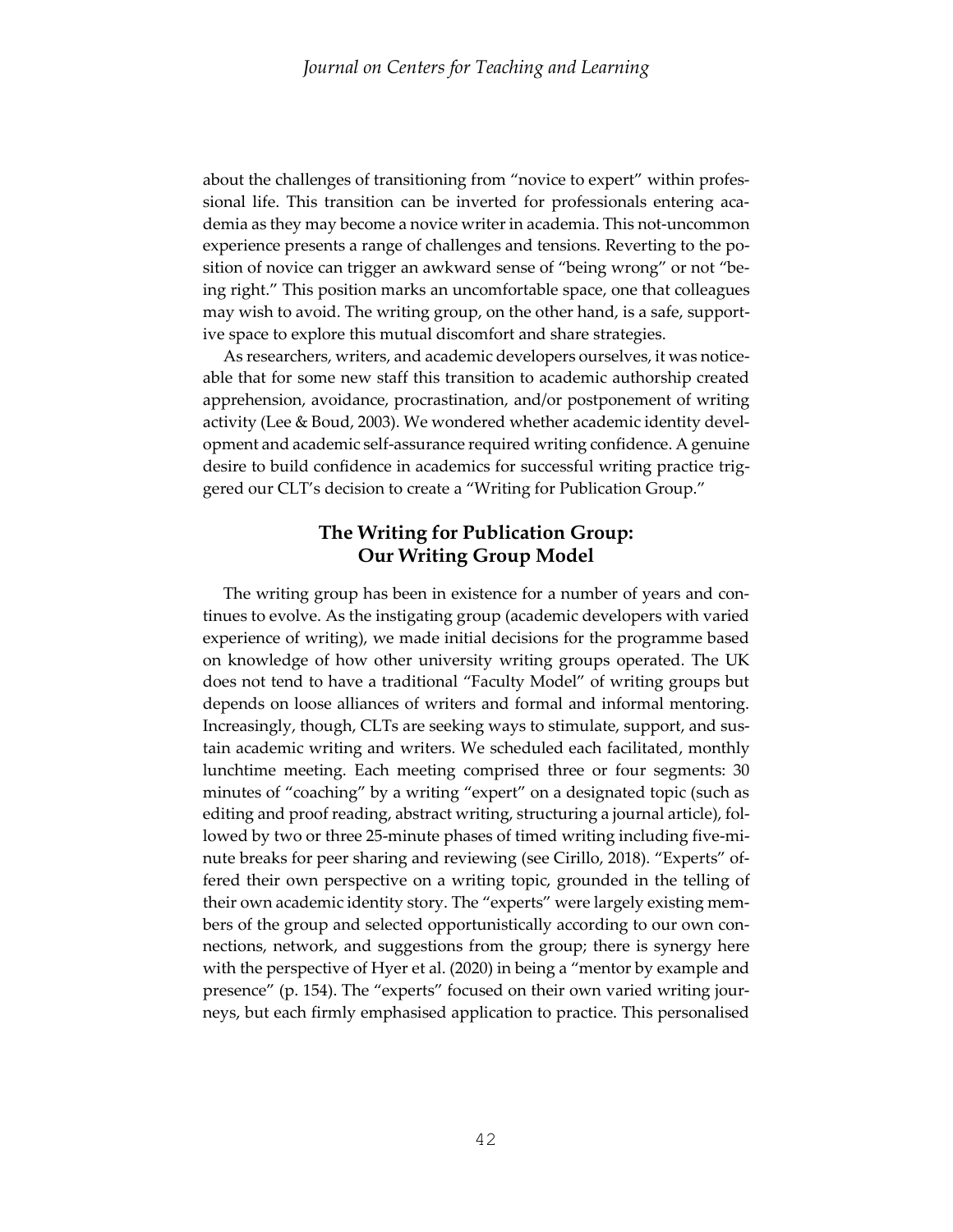instructional aspect of the "expert" phase aimed to motivate members to recognise their own academic identity, created through their research and writing. Our writing group model was distinctive in content (the focus on topics, an "expert" and timed writing bursts) and through the egalitarian microculture of the group, informed by our own experience and beliefs in the value of collaborative, non-status-led collegiate approaches (Mullan & Kochan, 2001).

 Initial informal discussions with academic staff made us aware that whilst writing in an academic voice in peer reviewed journals was certainly necessary, a "key indicator of academic identity and worth" (Lee & Boud, 2003, p.190), digital literacy and writing for other than academic spaces was increasingly a requirement of academic reputation building. These broader types of writing activity build confidence in writing from an academic perspective by testing out writing beyond the "intellectual hothouse" (Sword, 2009, p. 334). Academic writers are faced with an "increased and diversified function for writing" (Lee & Boud, 2003, p.190), which requires an adaptable style, whilst retaining scholarly rigour. The co-existence of academic, professional, and personal identities can be a point of tension for new writers entering academe until they discover and select the authentic and appropriate voice(s) required for their writing purpose.

 Consequently, the remit of the group was extended to focus on other writing platforms, to extend reputational reach or impact. Digital literacy, or what Thomas (The Guardian, 2012) refers to as "transliteracy," the power to communicate across a range of platforms, offers an opportunity for academics to build their reputational capital (Hooley, The Guardian, 2012) by creating multiple and yet authentic voices in their writing/digital platform. This remit resulted in our group's balancing writing practice for different audiences, encouraging the development of distinct and diverse writing voices, crafted according to the purpose of the writing and the audience. For example, there would be practice at writing an informative tweet, LinkedIn summary, or post alongside more formal academic writing.

 During the COVID-19 pandemic in 2020, group members continued to meet together online to keep their writing aspirations alive. The format remained the same, but participants were able to move away for writing periods or remain connected but with muted microphones, visible but not audible to each other. It is interesting to note that the experience of being "together but apart," was viewed as being a central component of maintaining the imperative to write. This form of benign surveillance reinforced the commitment to personal writing within the space. Others described this as an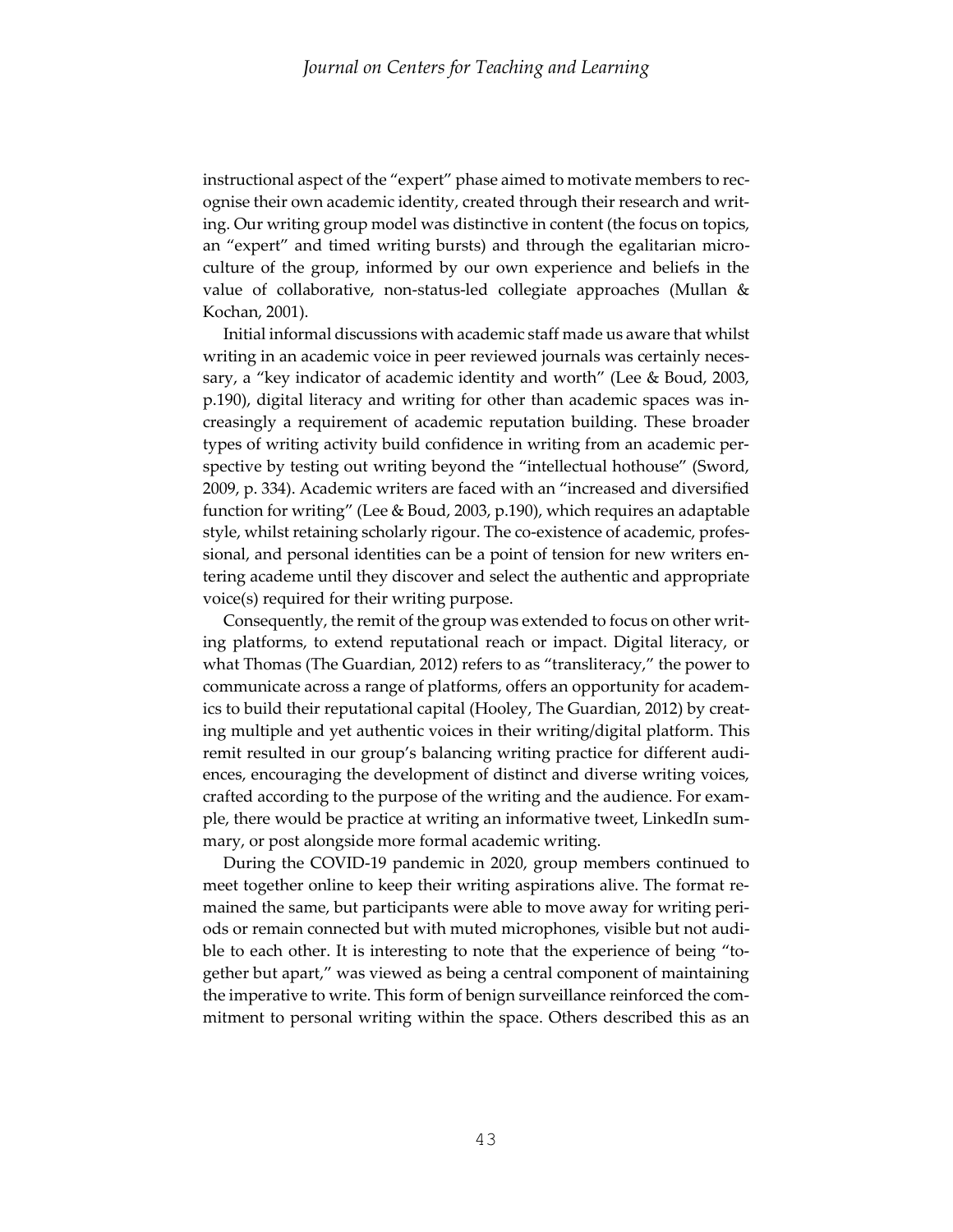"individual collective," a solitary activity within a group context—a shared but singular experience that enhanced motivation to write through collective accountability. In a time of unprecedented change and increased workload, the commitment to the writing group did not wane, indicating the importance of the group in terms of connection, support, and the desire to maintain the identity of "writer" and to carve out time to write.

### **Methodology and Methods**

Regular unprompted member feedback on writing development and on the usefulness of the meetings became a particular characteristic of this writing group. The breadth and scope of the feedback was a catalyst to our evaluation. Therefore, we decided to capitalise upon these spontaneous unsolicited responses from group members.

This evaluation was extended and amplified by the addition of formal evaluation data-sets (two interviews and a focus group), which were valuable in assessing the validity of our own impressions. We chose a generally phenomenological approach (Van Manen, 2014), a version of interpretative practitioner enquiry that seemed appropriate for this initial evaluation exercise and chimed with our own values and purpose. Phenomenological research is concerned with a "focus on peoples' perceptions of the world in which they live and what it means to them" (Langdridge, 2007, p. 4), and we were genuinely curious about what we perceived to be the distinctive character of this writing group. We chose to conduct a thematic analysis of the detailed commentary we received to identify the different emergent aspects of the perceptions of group members. The adoption of this broadly phenomenological approach seemed congruent with an investigation into a newly formed community of practice (Wenger, 1998).

#### **Emerging Indications and Analysis**

 Whilst most findings aligned with the common denominators of successful writing groups, it became clear that some of the differences in our approach suggested a formula or model that added value. In particular, these differences that made a difference involved the enjoyment gained from our talking about writing approaches, such as the writing stimulation activities and the transliteracy aspect. The two-hour space for the scheduled writing group allowed for writing discussion and practice. Whilst the focus on academic writing predominated, the "fun" generated by short writing exercises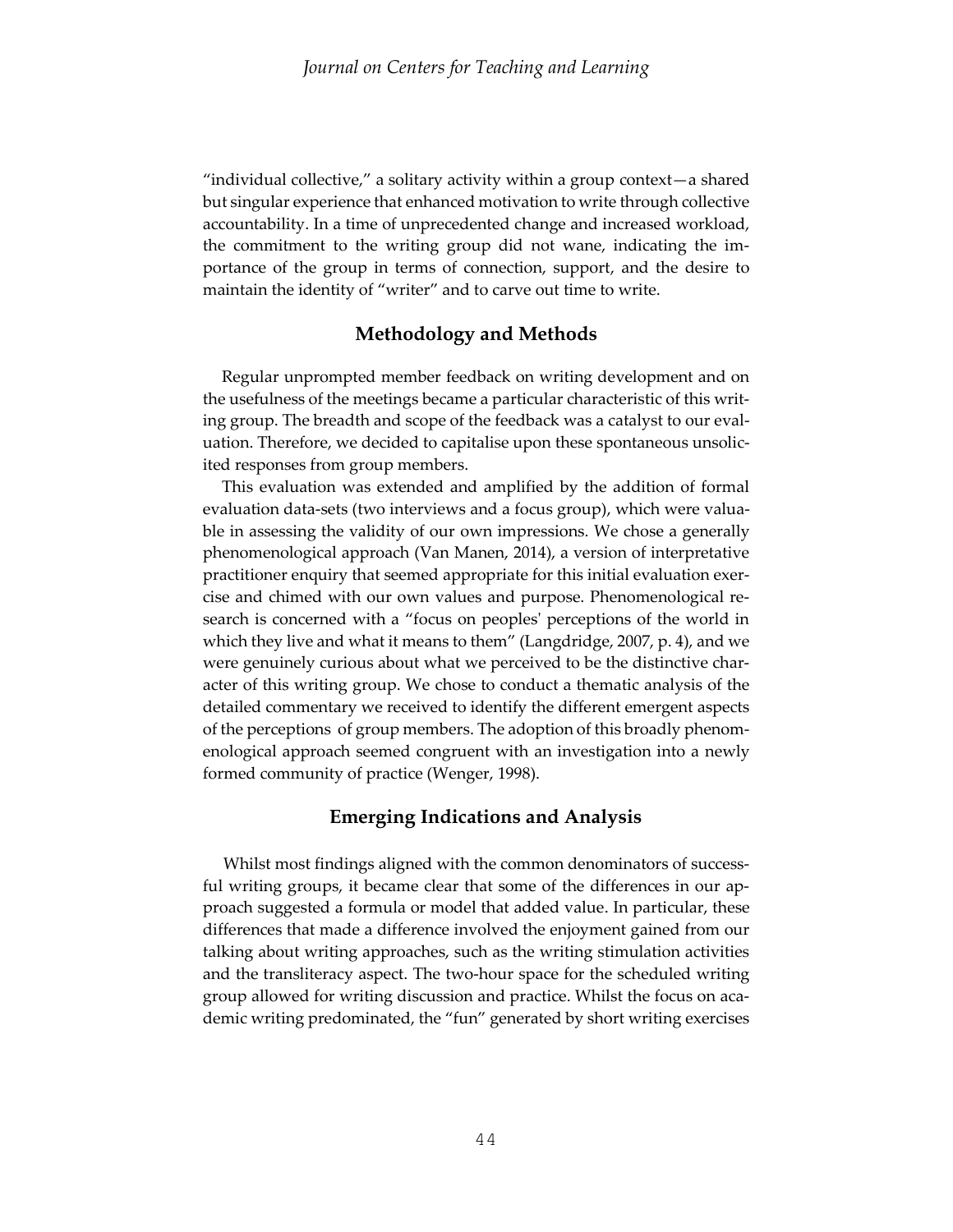and by consideration of other platforms for promotion of writing and research (transliteracy), resulted in frequent unprompted appreciation from group members.

 Table 1 provides examples of spontaneous comments from writing group members. The findings foreground the importance of identity and confidence, whilst simultaneously providing insights into the culture and practices of the group which support this development.

#### *Theme 1—Collective Expectation*

 Collective activities and collaborative practice enable connection and accountability. It was evident that this collective expectation made writing "normal business" (Lee & Boud, 2003, p. 197) and provided an opportunity for a meeting focused not just on outputs but on "being" and "becoming" a writer. Co-production and interdisciplinary encouragement defused the dread of "having" to write something. Grant (2006) sums this dread up as "the imperative to write," "the frustration of planning to write yet never quite getting there" (p. 483). Members appreciated the "permission" to return to the joy of crafting writing.

 Meetings provide a timeline and motivation, and thus, accentuate the personal and professional importance for group members. Peer groups provide support, encouragement, and interest, and provide a structure in which writing becomes privileged and mutually acknowledged. There was an unwritten understanding that group members would not attend "empty handed." As a result, the writing group created a unique environment that raised expectations and gave the process of writing pre-eminence over the emerging, written product in the initial phases. This emphasis is an implicit recognition that writing is a perspective, an intention, an activity, not just an output, and that the journey as well as the destination is appreciated. Writing groups, composed as they are, of a writing collective focused on their own "work in progress" fosters the ongoing belief that all members are co-learners, albeit with potentially different histories of practice. This shared experience of colearning and constant development enables writing groups to be non-hierarchical collectives of peers. Peers, by virtue of their relationship, can challenge one another in non-judgemental ways, enquiring over progress, questioning clarity, making suggestions and giving feedback. This renders the writing group phenomenon somewhat unique in academic life: the position ing of mutual critical friends in a reciprocal activity of feedback and support.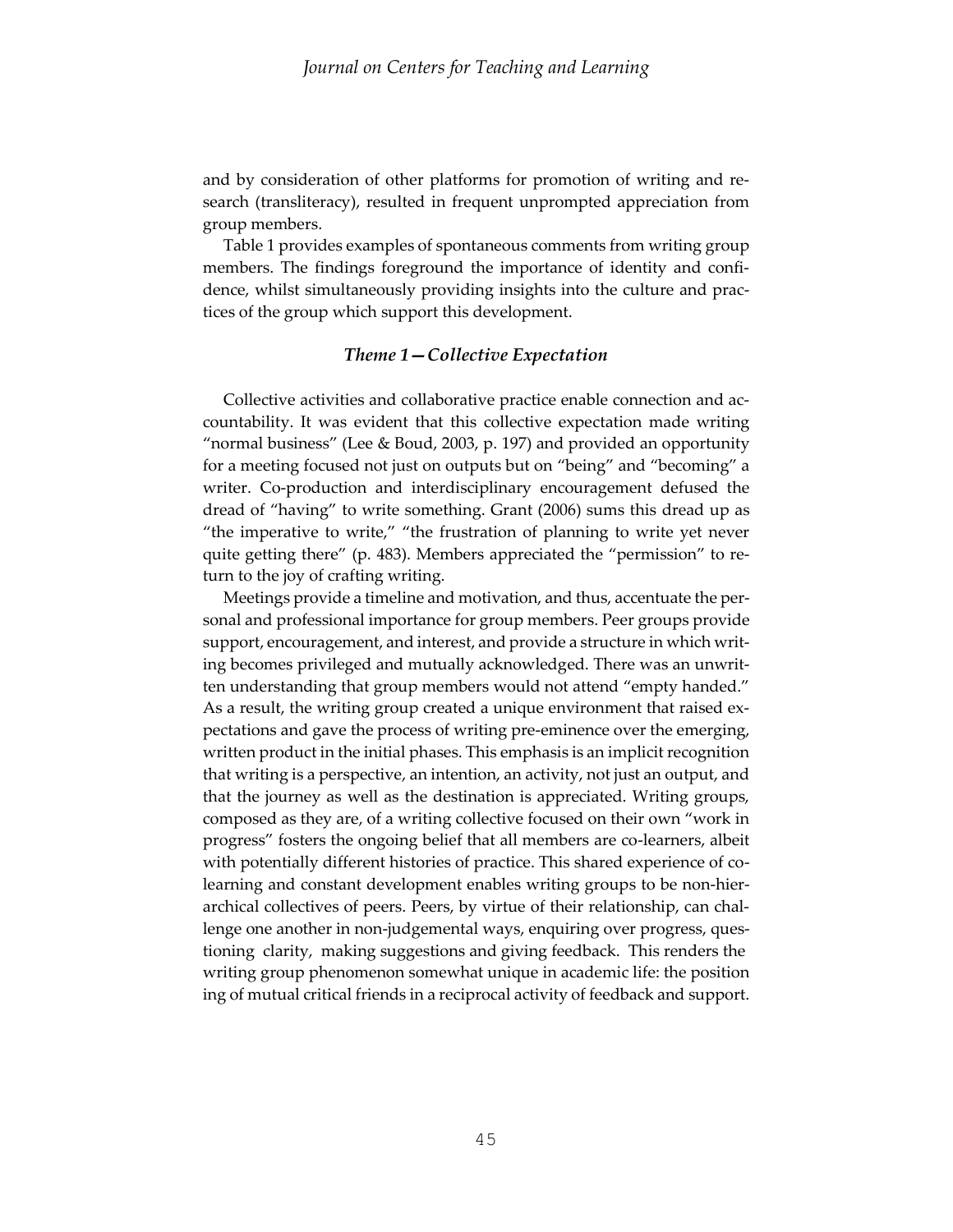| Table 1                                       |                                                                                                                                                                                                                                                                                                                                                                 |  |  |  |
|-----------------------------------------------|-----------------------------------------------------------------------------------------------------------------------------------------------------------------------------------------------------------------------------------------------------------------------------------------------------------------------------------------------------------------|--|--|--|
| <b>Representative Comments</b>                |                                                                                                                                                                                                                                                                                                                                                                 |  |  |  |
| Collective<br>Expectation                     | "There is something about writing together, about being re-<br>sponsible to each other, about knowing that this is the time<br>I will write at least something and not just think about writ-<br>ing."                                                                                                                                                          |  |  |  |
| The Joy of<br><b>Talking about</b><br>Writing | "I love that we talk about writing."<br>"I like to be with like-minded people who like to put pen to<br>paper and see where we go."                                                                                                                                                                                                                             |  |  |  |
| Writing<br><b>Exercises</b>                   | "I don't really mind what we are asked to write, it is just that<br>we write something."<br>"I need to see you all online whilst I am doing this, just<br>knowing you are there is all the motivation I need."                                                                                                                                                  |  |  |  |
| Transliteracy                                 | "Who knew there were so many ways you could write? I just<br>thought I wrote"                                                                                                                                                                                                                                                                                   |  |  |  |
| Creativity and<br>Confidence                  | "This is a safe space. The group reinforces difference, we are<br>all from different backgrounds, and it is about understand-<br>ing that there is more than one way of doing this, of writing,<br>that makes you feel you can at least begin."<br>"I have never been confident, in writing sometimes in<br>life, but I feel more confident here with my peers" |  |  |  |
| A<br>Community<br>of Practice                 | "I like the authenticity of what we do, the openness and the<br>sharing of ideas the lack of hierarchy too"                                                                                                                                                                                                                                                     |  |  |  |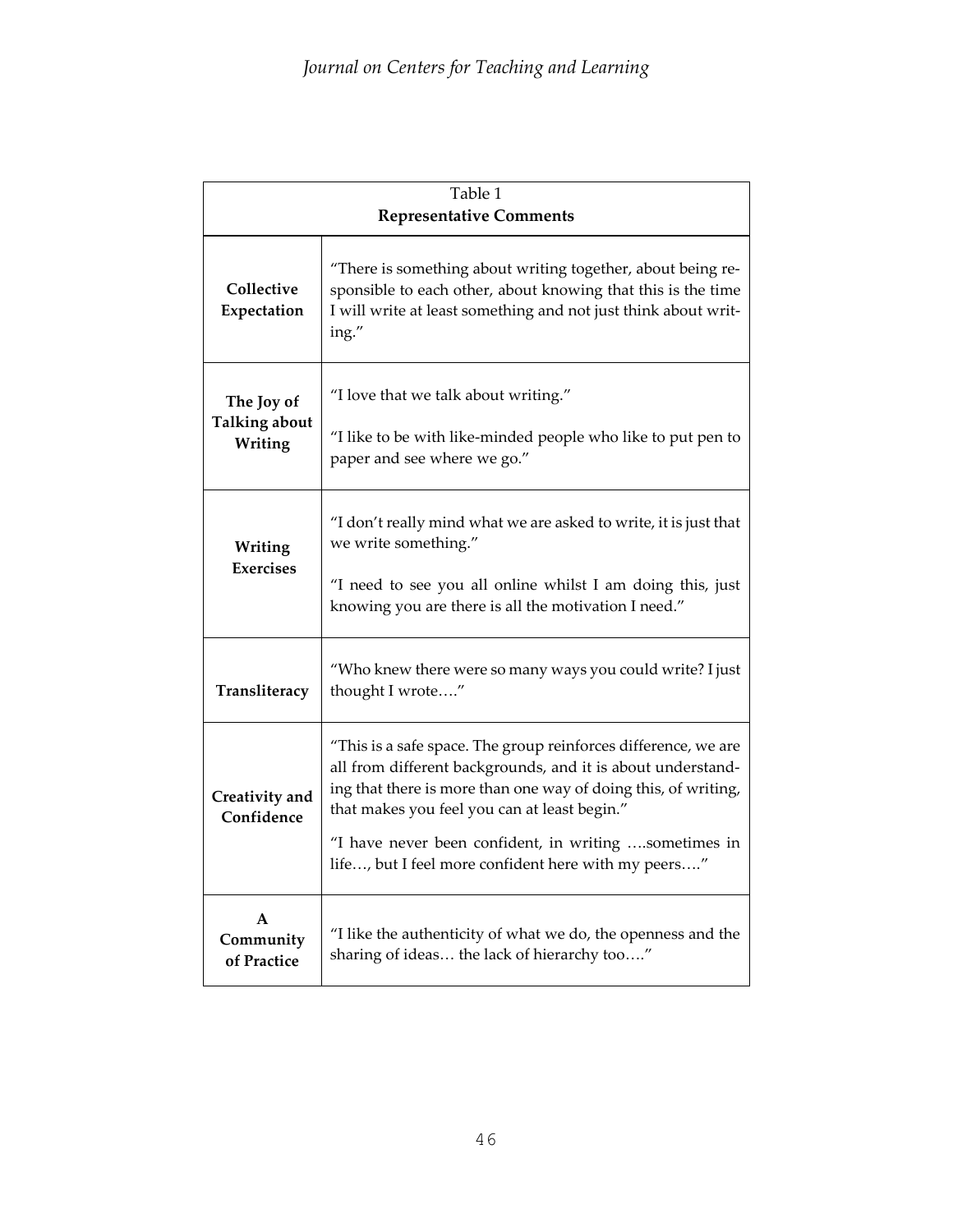#### *Theme 2—The Joy of Talking About Writing*

 There was a great deal of talking about writing, but also about how to write in a meaningful, engaging, and authentic way. Leander and Prior (2004) commend the value of speaking about writing for the development of writing. We found that talking about writing resulted in members' increased confidence to write. For most members of the group, primary or elementary school was the last time they were taught to write. They found the chance to revisit the basics of the craft of writing to be invigorating. This reconsideration of craft basics offered members an incentive to refresh their writing, to enliven their style, and discuss how they could change a section, for example, to make clearer and "elegantly crafted sentences" (Sword, 2009, p.332).

 This emphasis on the craft of writing relocates the emphasis from the output to the process of becoming a writer, enabling participants to practise, rehearse, and create their narratives. Occasionally, an element of playfulness pervades the opportunity to "try out" different approaches, stances, and voices. This willingness to experiment is a definite move away from the formulaic through the support of a community of practice in which participants can find their own way into writing and then articulate this perspective to others. This lack of rigidity fosters a resurgence in the joy of writing—the discovery that, although writing is an obligation for an academic, the experience can be fulfilling and personally satisfying

 This joyfulness, however, co-exists with the other lived experience of writing, which is the imperative to begin and the difficulties of finding a starting place, coupled with the sense of exposure in taking one's writing, crafted in a personal space, and rendering it public. The writing group provides an inbetween place for co-production and Vygotsky-like scaffolding (Berk & Winsler, 1995; Bruner, 1964) for the emergent writer. Interdisciplinary backgrounds within a writing group enable and promote an emphasis on writing rather than subject or argument. This unique blend of support coupled with expertise, at times both pertinent to and distant from discipline, enables the writer self to emerge and to venture out into academic writing in the company of critical friends.

#### *Theme 3—Writing Exercises*

 The group tested out freewriting (writing without pausing for a short, defined time slot) and generative writing (writing to prompts) exercises. Breaking through writers' blocks, these exercises still the inner, censoring voice,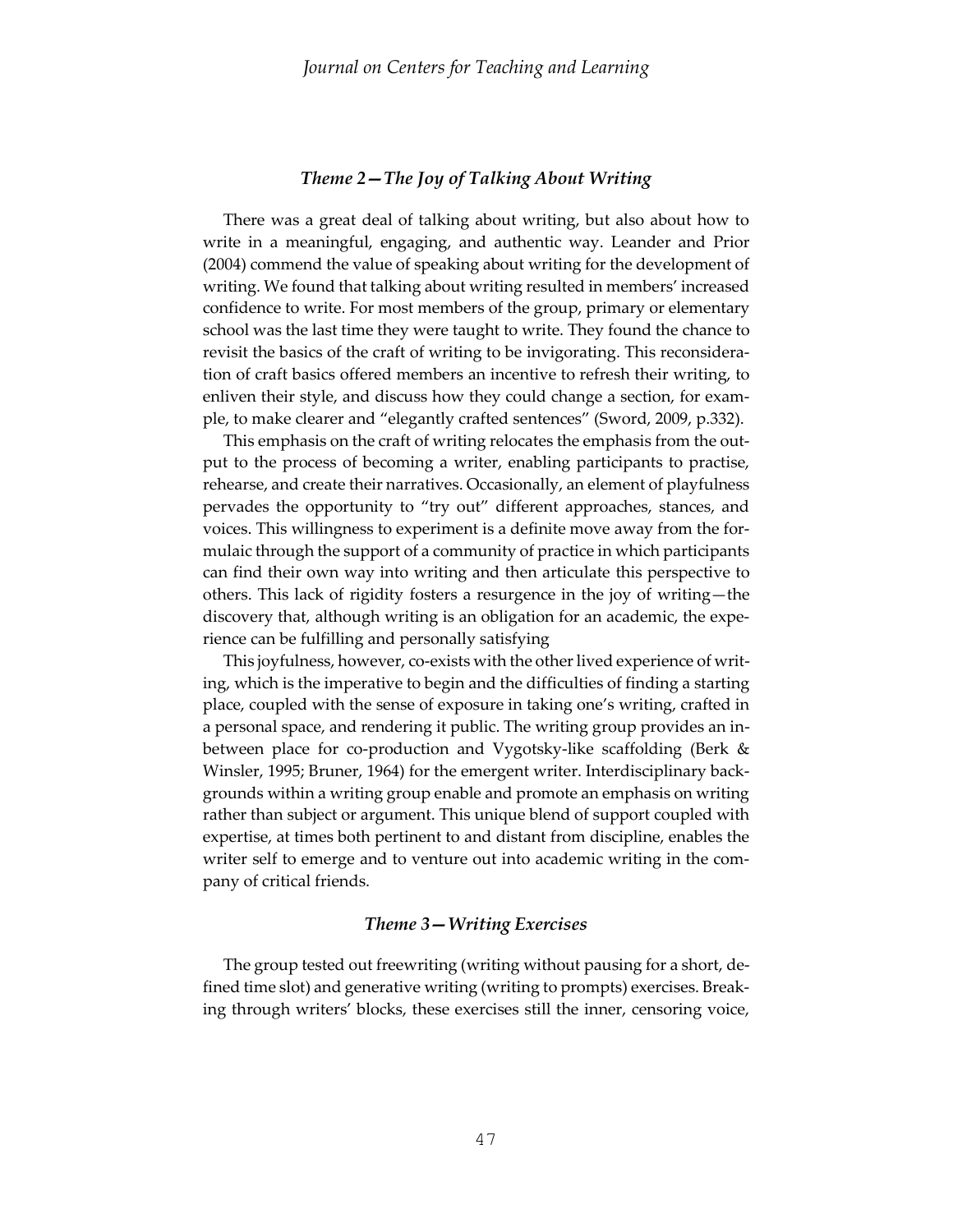and encourage creativity. Such activities allowed members to practise different strategies in a safe and affirming atmosphere. This "low stakes" writing (Elbow, 1997), followed by peer sharing, provided valuable reflection and writing development. Early on in group meetings, we also critiqued a selection of abstracts, analysing structure and language, resulting in worthwhile discussion. Some writing groups regularly conduct textual analysis (Aitchiison, 2009).

 Presuppositions about methods of academic writing surfaced in discussions after these activities. Some members assumed that to start writing, certainty about the topic was required, a "research/think-then-write" attitude. Freewriting and generative writing practices tempted members away from this attitude to a "think-while-you-write" approach. Torrance et al. (1994) argue that both approaches have "utility in the context of academic writing" (p. 390).

#### *Theme 4--Transliteracy*

 A purposeful equity of importance was given to all types of writing. We recognised the importance of digital literacy and platforms to expand impact of scholarly activity, viewing digital platforms as a "credible destination" for academic work (Guardian, 2014). This recognition became the prompt for a more expansive view of academic writing that included traditional and digital platforms.

 As a result, members enjoyed the chance to test out new ways of communicating their research through blog posts, LinkedIn articles, and tweets. The career-enhancing benefits of utilising digital platforms were appreciated, with some immediate reputational and collaborational results. We were happy to think of ourselves as encouraging transliteracy, the ability to write and interact across a range of platforms (Hooley, 2012; Thomas, 2012).

#### *Theme 5—Connectivity, Creativity, and Confidence*

 Group members commonly expressed concern over the feeling of dispiritedness, caused by entering an academic community where writing was valued but subject to mysterious rules and conventions, what Lee and Boud (2003) refer to as the "secret codes" of academic writing. The group's interdisciplinary composition allowed for these concerns to be aired, confronted, and openly contested where necessary, resulting in an improved under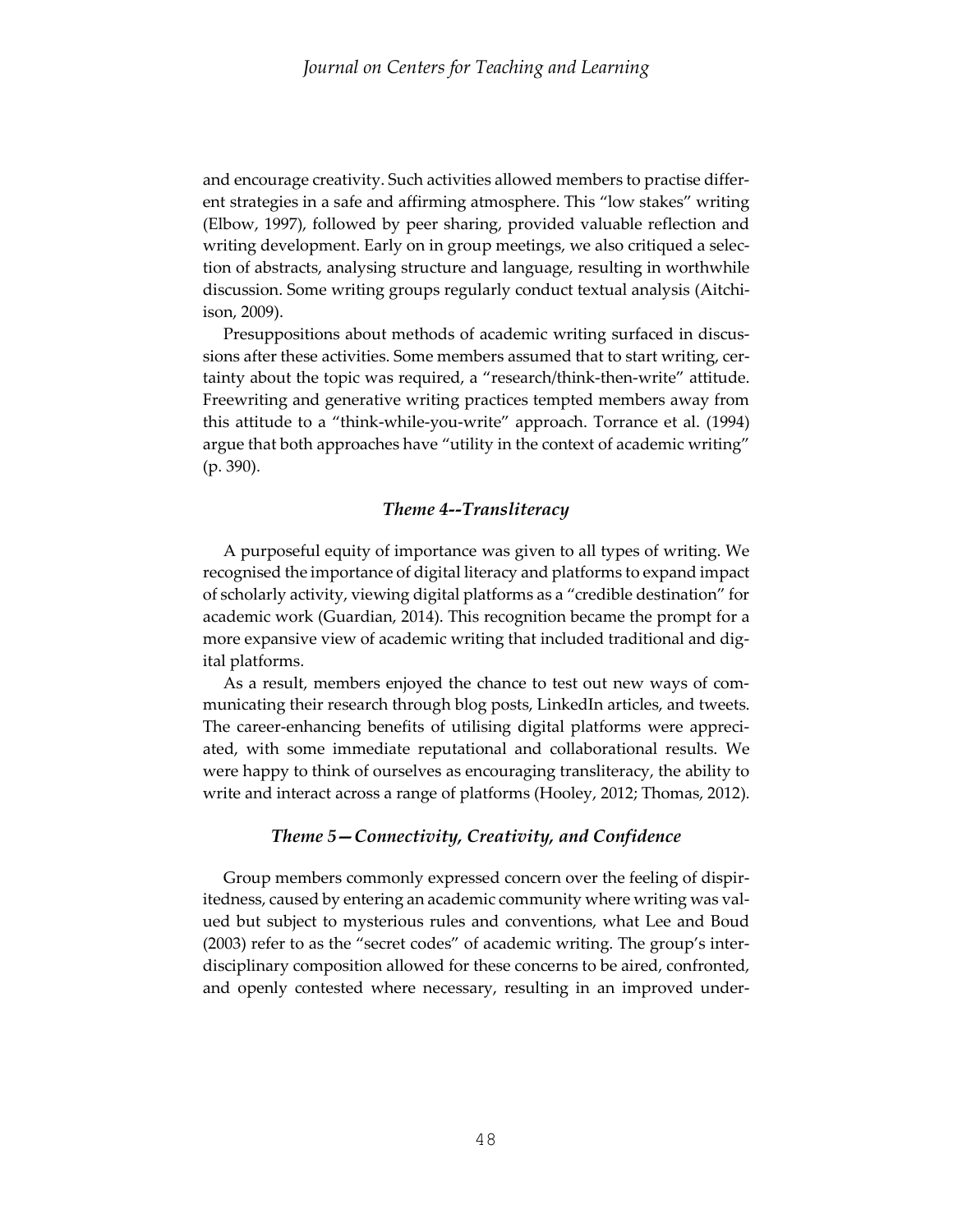standing of effective and "stylish" academic writing (Sword, 2009). Removing the requirement to demonstrate and adequately articulate subject knowledge, interdisciplinarity creates a space in which to enjoy writing, to focus instead on what makes writing accessible, engaging, captivating, and compelling.

 The cross-fertilisation of ideas and approaches across settings and subjects enabled participants to see that the parameters of academic writing are broader than the conventions and traditions of their own discipline and to be creative and explore writing in a freer way. Writing collectively enabled academic writers to be reminded of, and potentially reconnect with, their own previous writing voices and rediscover a joy in writing. This reconnection was facilitated within the group as members encouraged one another to write for different platforms and audiences. This writing enabled participants to see the scope of their own writing and to view their personal writing skills as multiple, agile, and adaptable to a range of audiences.

 Confidence in writing was demonstrated in immediate responses through online groups and email. The example below sums up the positive outcomes from writing group membership:

[The writing group] has helped me enormously as a fledgling writer on my first book . . . . The writing group helped me open up about my writing struggles and also feel confident that others were in the same boat.

This confidence seemed to be an example of how a sense of connection created by membership of the group was beneficial. It suggests that the writing group encouraged a safe space to be honest about the "struggle" to write, normalising the challenges of writing and thus promoting a balanced perspective on the writing process.

#### *Theme 6—A Community of Practice*

 The writing group attracted a regular attendance of between six and 10 academic staff from a wide range of disciplines. It broadly matched Wenger and Wenger's (2015) definition of a community of practice as "groups of people who share a concern or passion for something they do and learn how to do it better as they interact regularly" (p. 2). Assessing the group composition against the criteria recommended by Bonk et al. (2004) in terms of membership, influence, fulfilment of individuals, shared events, and emotional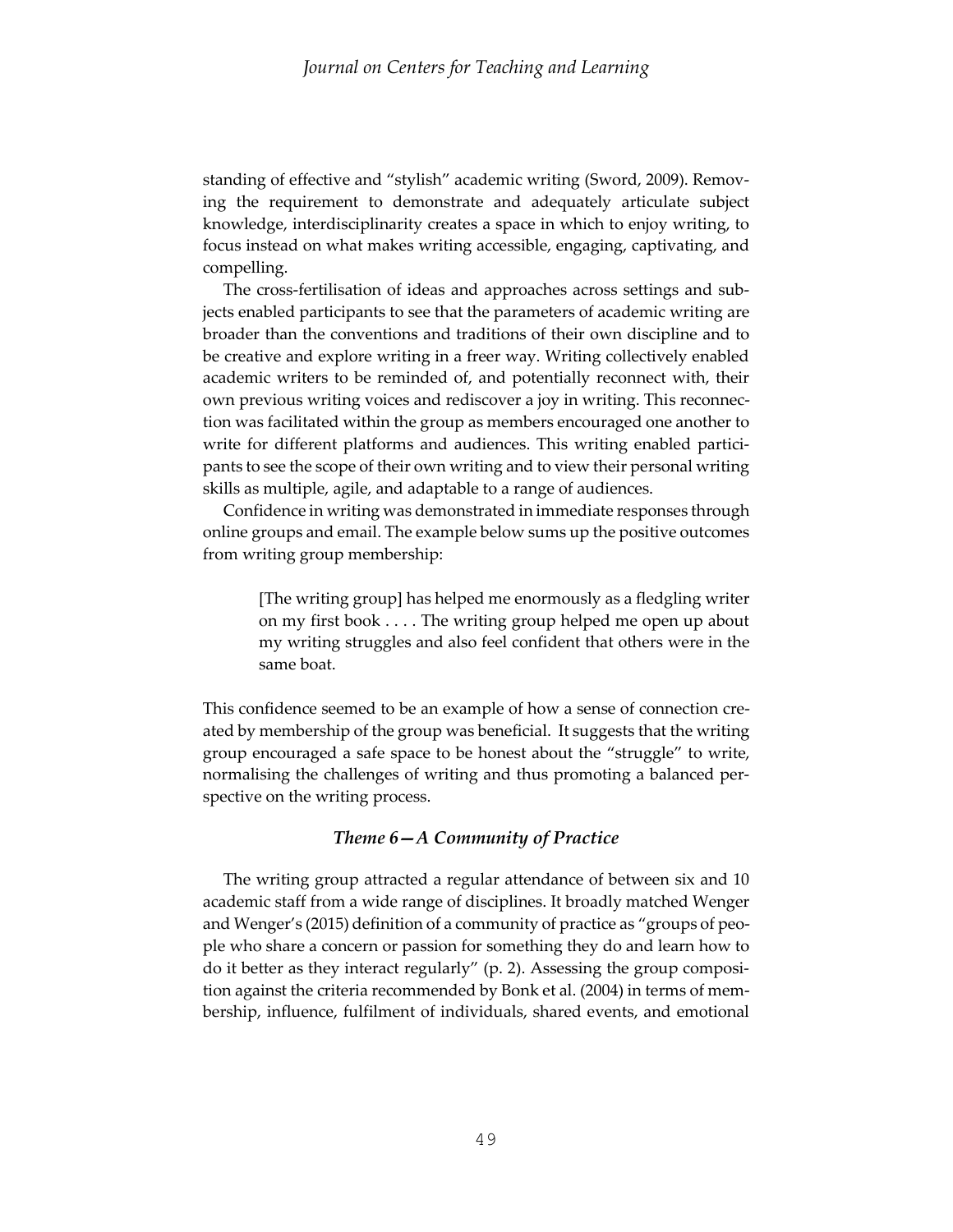connections was revealing. *Membership* was fluid, with staff attending as other responsibilities permitted; *influence* was shared across the group through peer pairings and suggestions as to who could be the monthly "expert"; *fulfilment* was recorded through Yammer (Microsoft 365 online group) group commentary; and the sharing of the writing group event created *emotional connections*. The group developed organically, as the instigators or convenors of the group were equal partners in the group-learning experience. Everyone took turns to be the "expert."

 Members praised the "space to think about writing," the "varied experience" of participants, the encouragement, the "specialist input by experienced writers," sharing problems, the work on LinkedIn profiles. Successful outputs included articles for *Times Higher Education* and *The Conversation*, blog posts, journal articles, a book in progress, and chapters completed. One member saw increased LinkedIn invitations exponentially escalate as a result of a rewrite of her LinkedIn summary. The writing group helped members to appropriately blend, develop, and articulate their emerging professional, academic, and personal identities.

 The importance of this space to individuals and the expressed value of writing together led to the decision to evolve, adapt, and continue the group during COVID-19. (For interview and focus group commentary see Table 2 at the end of this section.)

#### *Theme 7—Academic Reputation Development*

 The "experts" shared something of their own academic career path and surprised the group with the diverse nature of these stories and how their academic reputation had been curated through purposeful *and* accidental activities, along with specific writing approaches. Our digital literacy expert demonstrated how being in control of and capitalising on selected digital spaces expanded access to international collaboration and extended influence for research work undertaken.

 Another expert shared a story of academic motivation and research success, which members found inspirational. This personal story showcased to the group how the academic curiosity of a nurse tutor, relating to a little known women's health condition, resulted in a research enquiry that contributed significantly to the teaching of health visitors and midwives. The success of this research generated a book publication and allowed this early career researcher to establish a reputation for expertise for both health and teaching. Overall, whilst the individual "experts" played a considerable part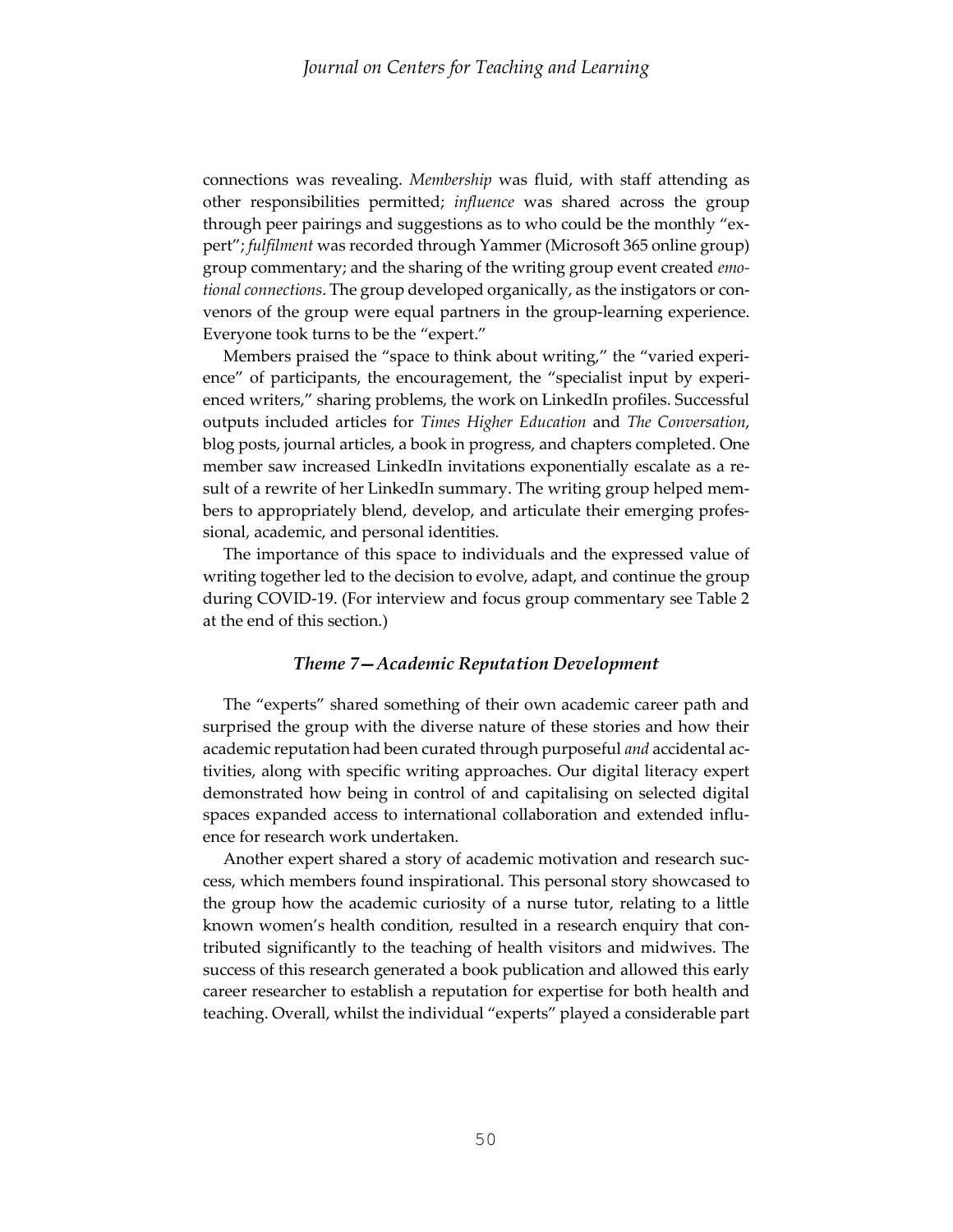in the group writing culture, the group itself became the expert space and valuable resource. In fact, as Aitchison (2009) argues: "In writing groups, writing is the subject and the object, the medium and the means of activity" (p. 10).

## *Theme 8—The Triple Identity Story: New Academics Have to "Become" Teachers, Researchers, and Writers*

 The interweaving of multiple identities and the emergent "self" is part of the work of writing. There are "selves" that manifest themselves in values or voice as well as in expertise. Bringing oneself to one's writing authentically is always a process to be explored and interrogated, together with the extent to which exposure of the "self" is managed, within writing generally and academic writing in particular. In academic writing, the legitimised selves that coalesce in the role and could be expected to arise in writing are the "teacher," the "researcher," and the "academic scholar/ writer," maybe also the "professional." These coexistent selves are subject to differing degrees of confidence and competence, forming a tension for the writer and the institution. Writing groups provide a space to explore these identities and the relationship between them, to experiment and to reflect on the way in which these identities interface.

 Table 2 below displays the themes identified and explored in the section above. There were two distinct and separate data collection points. The first data set was generated from the transcripts of two writer group members who had reflected on their experience of being part of the writing group (Columns 1 and 2). The third column records the second data set, based on a focus group discussion prior to moving online due to Covid-19 and the campus closure.

| Table 2<br>Data Themes |                                                                                |                                                                                       |                                                                                    |  |  |  |
|------------------------|--------------------------------------------------------------------------------|---------------------------------------------------------------------------------------|------------------------------------------------------------------------------------|--|--|--|
|                        | Writer 1                                                                       | Writer 2                                                                              | Group<br>Collective                                                                |  |  |  |
| Identity               | "It has helped me<br>enormously as a<br>fledgling writer on<br>my first book." | "I attended my first<br>writing group with<br>a sense of trepida-<br>tion; would I be | "I am not yet a<br>writer, but when<br>I am in the group<br>I feel I could<br>be'' |  |  |  |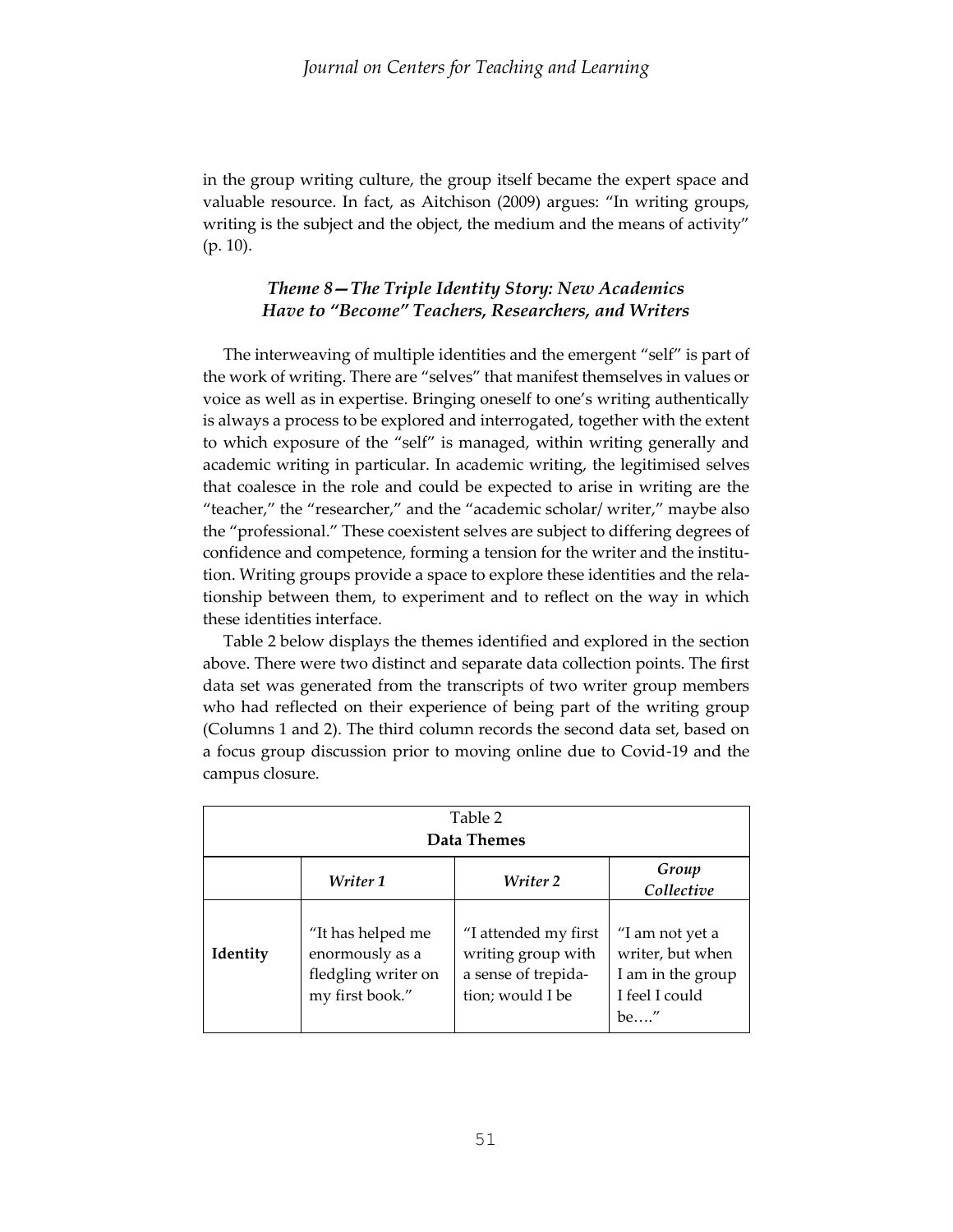|                           |                                                                                                                                                                                                                                              | found out as an im-<br>poster amongst this<br>group of academ-<br>ics?"                                                                                                                                                                                                                                                                                                                                                                                       |                                                                                                                                                  |
|---------------------------|----------------------------------------------------------------------------------------------------------------------------------------------------------------------------------------------------------------------------------------------|---------------------------------------------------------------------------------------------------------------------------------------------------------------------------------------------------------------------------------------------------------------------------------------------------------------------------------------------------------------------------------------------------------------------------------------------------------------|--------------------------------------------------------------------------------------------------------------------------------------------------|
| Skill<br>Acquisi-<br>tion | "I also learned<br>about different pos-<br>sibilities for how to<br>write from sharing<br>with others and<br>that was useful as I<br>thought there was<br>just one "right"<br>way, whereas now<br>I am learning to<br>find what suits<br>me" | " I have reframed<br>my earlier, now<br>misguided, notion<br>of academic writ-<br>ing. I can produce<br>publishable, profes-<br>sional writing and I<br>need to do more of<br>it."                                                                                                                                                                                                                                                                            | "Sometimes now<br>I read my own<br>writing and I can<br>see that I am get-<br>ting closer to get-<br>ting there, or at<br>least some-<br>where!" |
| Confi-<br>dence           | "When I began<br>working at the uni-<br>versity I really<br>didn't think aca-<br>demic writing was<br>for me. I hadn't<br>done any formal re-<br>search; I didn't<br>think I had any-<br>thing to bring to<br>the party."                    | "The guest speaker<br>talked about aca-<br>demic writing was<br>inspiring and<br>planted a seed that<br>began the change<br>of how I viewed<br>the whole notion of<br>academic writing."<br>"I  shared my<br>self-doubt. She [the<br>guest speaker, on<br>hearing this] imme-<br>diately  af-<br>firm[ed] my "expe-<br>riential gravitas" - I<br>have worked in ed-<br>ucation for 25 years<br>and lived the role<br>of a teacher and<br>teacher educator - I |                                                                                                                                                  |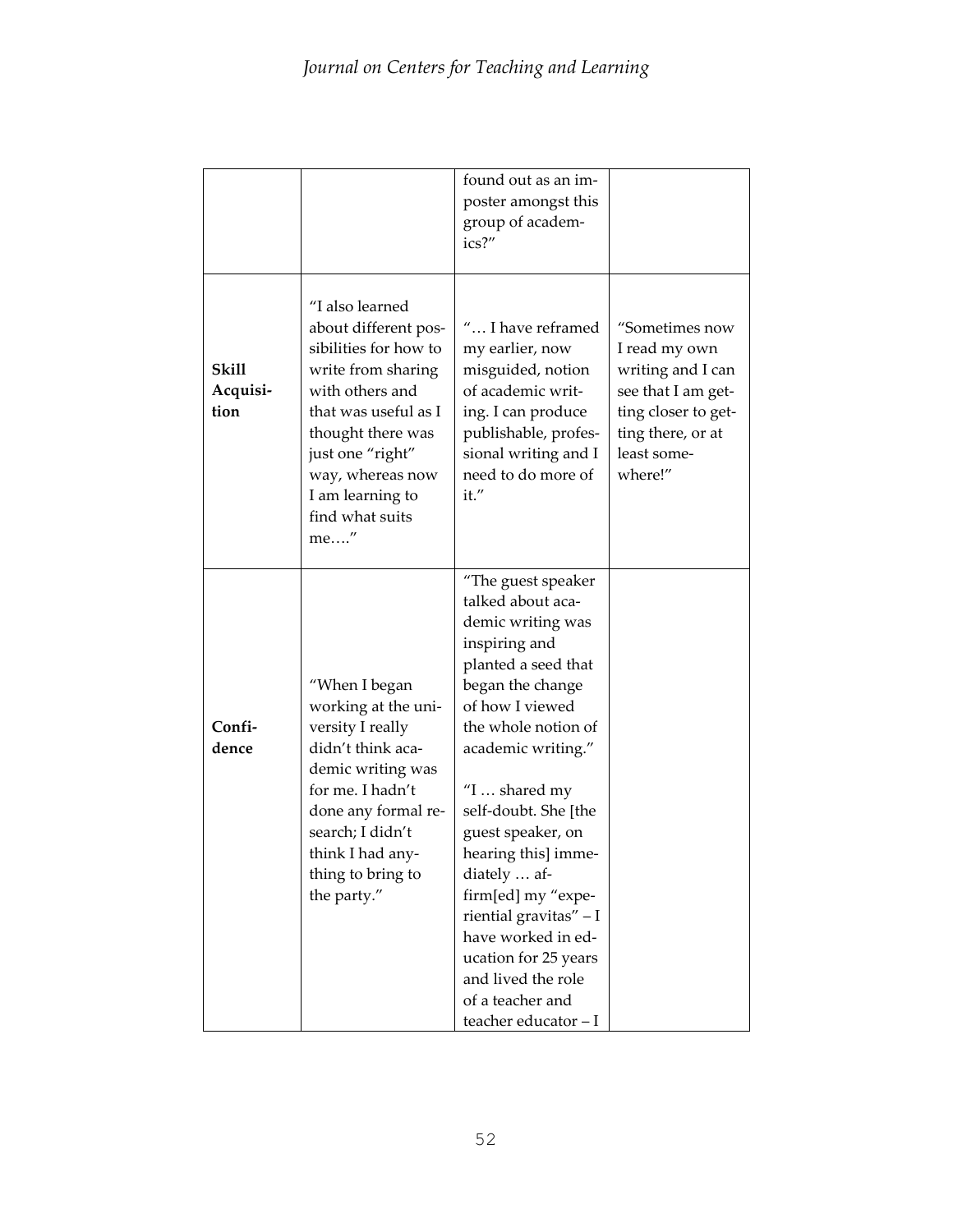|                 |                                                                                                                                  | had a lot to bring to<br>the party."                                                                                                                                                        |                                                                                                                                                                                                                                      |
|-----------------|----------------------------------------------------------------------------------------------------------------------------------|---------------------------------------------------------------------------------------------------------------------------------------------------------------------------------------------|--------------------------------------------------------------------------------------------------------------------------------------------------------------------------------------------------------------------------------------|
| Peer<br>Support | "When I write by<br>myself with no<br>sounding board, I<br>sometimes feel like<br>I'm totally off<br>track."                     |                                                                                                                                                                                             | "Please continue<br>the group, write<br>with me, I cannot<br>write aloneit<br>falls away from<br>me."                                                                                                                                |
| Creativity      |                                                                                                                                  | "She [the guest<br>speaker] talked<br>about creativity in<br>writing, bringing<br>out the views and<br>stories of those you<br>were writing<br>about."                                      | "This group is a<br>'Brain spa' it<br>gives me space to<br>recharge and<br>think differ-<br>ently."                                                                                                                                  |
| Connec-<br>tion | "I felt isolated in<br>the book proposal<br>process The<br>writing group<br>helped me open up<br>about my writing<br>struggles." | "The atmosphere at<br>the group was wel-<br>coming and inclu-<br>sive, the facilita-<br>tor's [name anony-<br>mised] warm style<br>and approach cre-<br>ated a positive<br>space to be in." | "I look forward<br>so much to the<br>group, it is a<br>place for me [,]<br>moments in my<br>working life to do<br>something which<br>is somehow for<br>me."<br>"I have many<br>networks, but<br>this is one I really<br>appreciate." |

# **Additional Challenges Encountered**

 The "expert" section was so popular, stimulating multiple questions. As a result, time slippage meant there was less time for writing. The dual role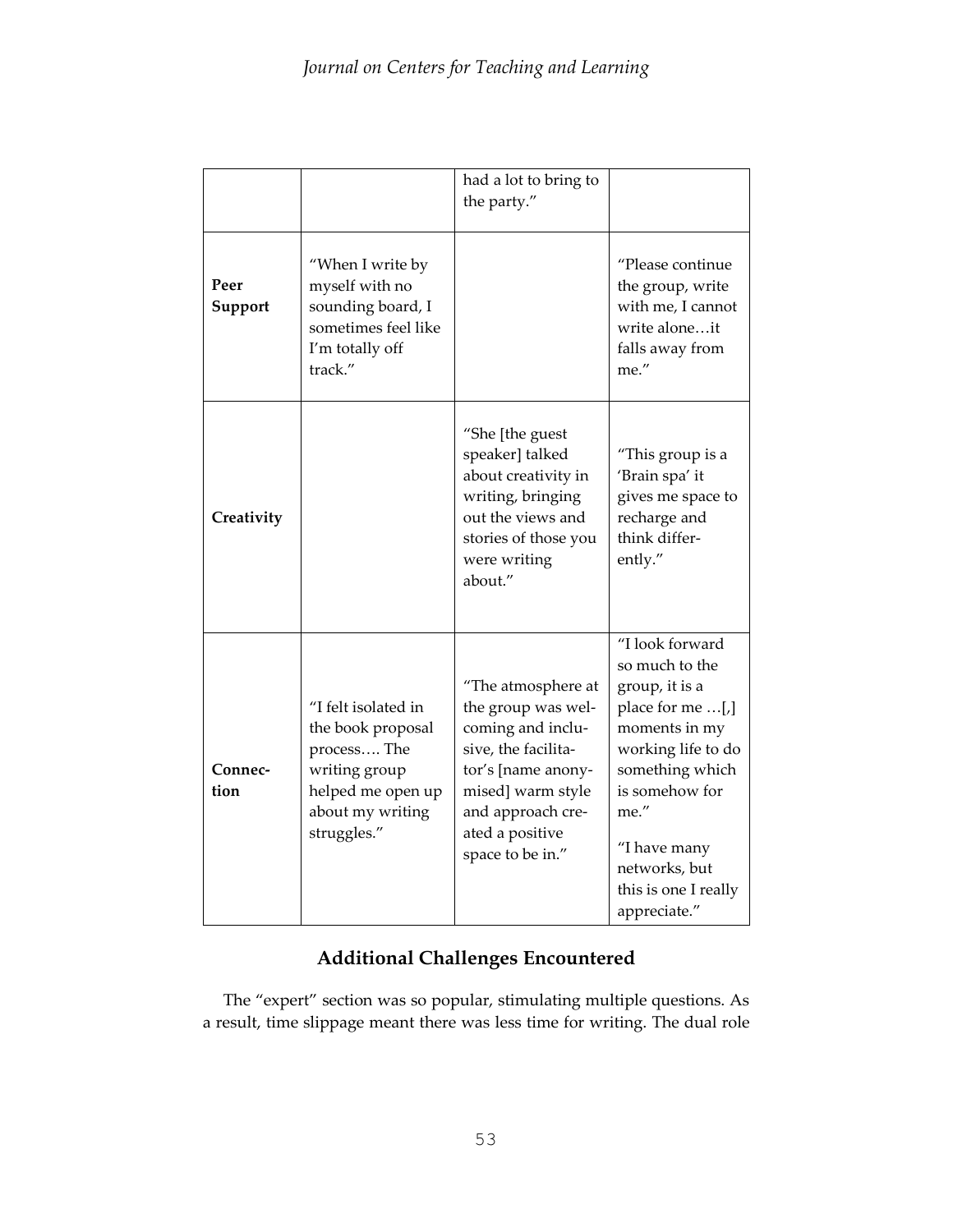of the facilitator as peer member and "controller" of the schedule and timing can be problematic, highlighting tensions between roles. There was the additional complexity of our (Dawne and Kath's) being participants and observers (insider researchers) in relation to evaluating the writing group.

 Mercer (2017) identifies a range of conditions that relate to "insider" research. These conditions cover the anthropological distinctions identified by Mead (1929) of the "stranger" who observes (the outside researcher) and by Merton (1972), who outlined the "distinctive assets and liabilities" of insider research, arguing that the benefits outweigh the drawbacks. Insider research could be described as a continuum, and Mercer (2017) focuses on shared characteristics rather than shared contexts being important in locating the researcher, arguing that the position shifts depending on relationship, time frames, and perceptions. Considering this perspective in relation to the writing group, shared characteristics can locate the "peer researcher" and other participants in the shared space, the "insider" perspective. However, there is another set of characteristics, which are less "shared" and move us, the researchers, along the continuum: as the facilitators, peer observers, and evaluators. As Merton (1972) argues, immersion in the group and sharing a lived experience offers more, on balance, than observation from the outside.

### **The Story of What We Do to the Story of Who We Are**

 The formation of a person's academic identity evolves like an intricate patchwork, emerging in small and often unrecognised epiphanies. These mini-epiphanies make up the constructed piece-by-piece identity journey:

- the story of what we do primarily (our academic role),
- the story of learning how to develop our writing in a purposeful, agile way to communicate and share experience and knowledge (writer formation), and
- the "knowing oneself," confidence enhancing story we become conscious of, from reflecting and learning with others, colleagues, and critical friends.

 It seemed to us that while the academic role was to a degree determined by the organisation, the exploration and development of writer voice(s) offers a self-determined path and the vehicle for writer formation and selfknowing, resulting in an authentic academic identity. This self-determined pathway becomes the story of who we are.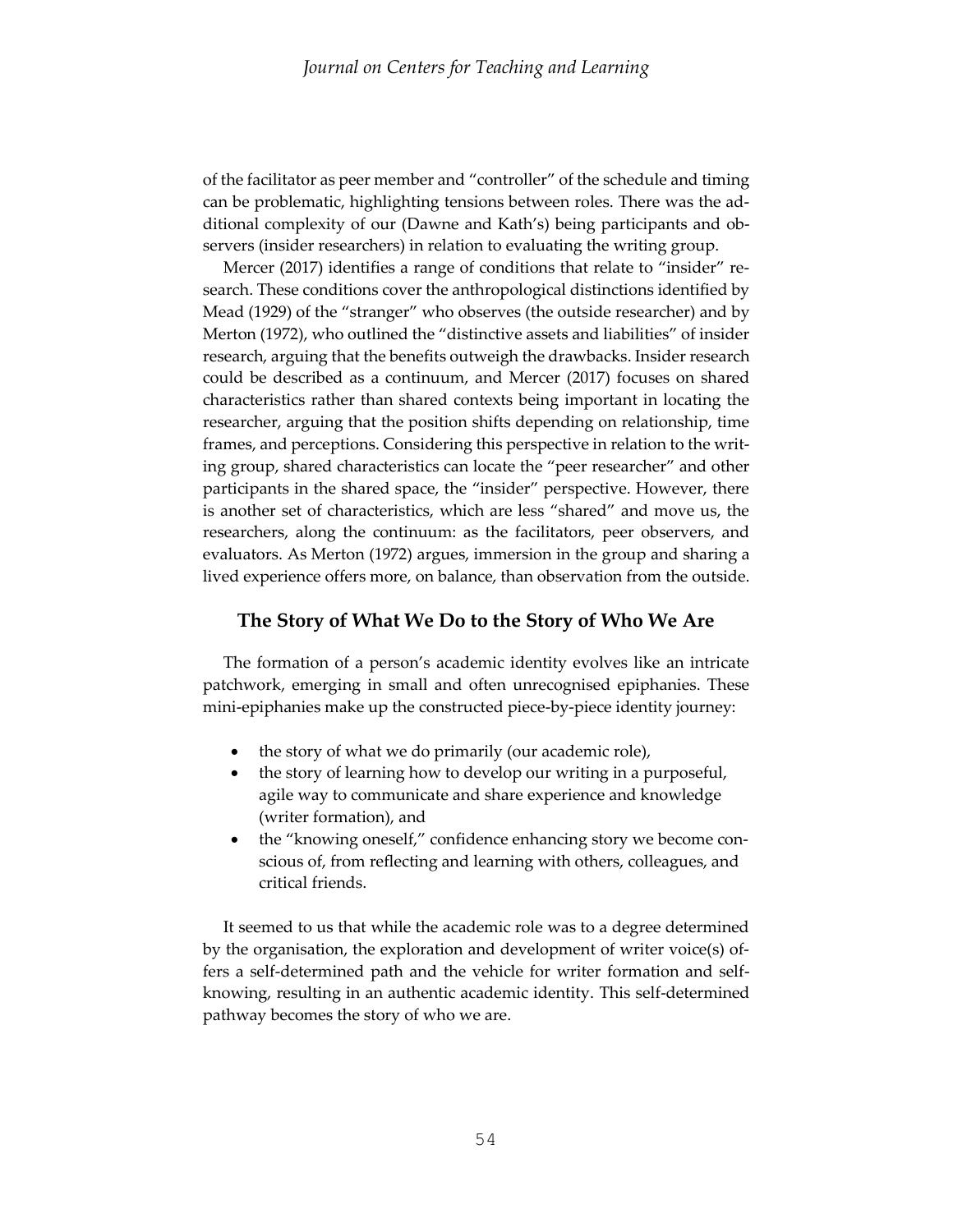To our surprise we noticed an alignment with Kegan's constructive development model of the evolving self (1994). At the outset, the writing group members situated themselves as writers who wished to gain approval from external sources (other colleagues, journal editors, supervisors), to gain reassurance, to establish a sense of their academic identity. Their initial comments and reasons for joining the group affirmed this perspective and motivation. This mindset would place them at the Socialised Mind stage of Kegan's model (1994), a development phase when someone looks outside themselves for a sense of who they are.

As the group progressed and the process of sharing, encouragement, and approval registered its effect, the confidence and success of publication for some group members resulted in a renewed joy for writing quite different from the initial fear and trepidation, revealing a different self-assuredness more akin to the Self-Authoring Mind stage of Kegan's model (1994). Whilst the phrase "self-authoring" is used by Kegan to indicate a stage of development whereby a person determines their own identity, their own value, rather than being dependant on external validation, the phrase, it seems to us, offers an especially exemplary word picture for a writer. This self-authoring writer is someone who writes for others but writes their own story of self in tandem.

### **Recommendations and Conclusions**

 This writing group model comprised a particular structure that was both planned and flexible according to the needs of those attending. The format offered three key phases:

Phase 1: Checking in—quick introductions and progress reports on writing. Phase 2: Expert section (20-30 minutes)—guided discussion/instruction fol-

- lowed by interactive writing exercises.
- Phase 3: Individual writing phases—generally two or three short writing bursts with peer sharing/reviewing.

This model fostered an enabling culture and genuine self-efficacy in testing out different writer selves and voices, liberating members from a limiting view of writing that pre-supposed a fixed academic writing style that had to be "put on over" a natural writing voice. Peer sharing of writing pieces in progress prompted us to recognise diversity of writing styles across disciplines and writing spaces. Rather than a unified writer self, we recognised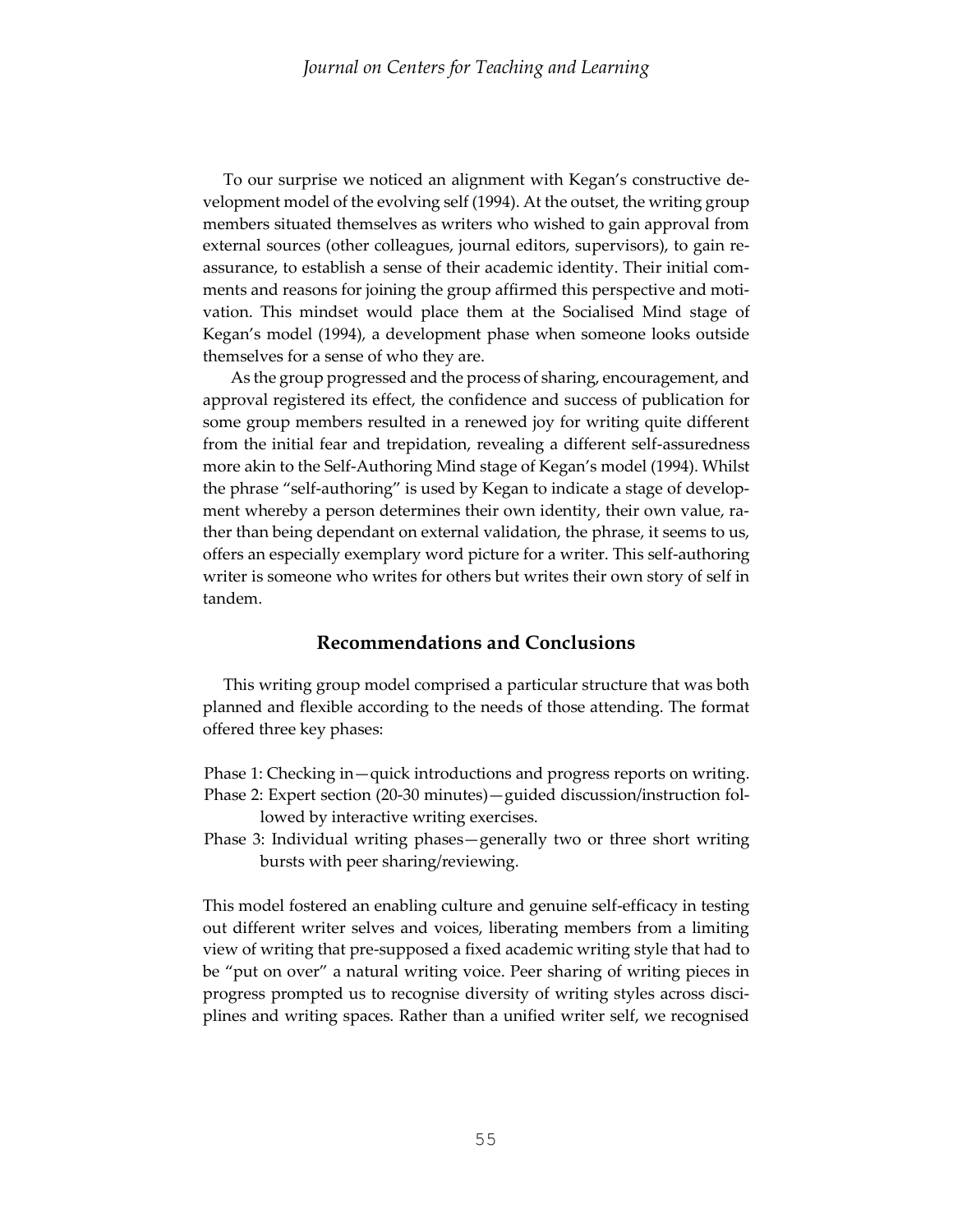that we can toggle through a range of writer voices representing the different versions of ourselves, the roles we play, and our personal aspirations. Members were encouraged to "find their voices" appropriate to the audience, publication, or digital space. This realisation permeated the group conversations and output.

We would encourage participation in writing groups and our experience has affirmed the benefits of community, connectivity, and collective endeavour. Our writing group model is an exemplar, perhaps a variation on existing writing groups inasmuch as it allows for an instructional aspect to the writing development alongside timed, deliberate writing activity. Overall, we found that:

- It is useful to be playful, experimental, and adventurous with different voices and experiment with writing for different spaces.
- Being unable to be together in person (due to the pandemic) did not detract from the importance of "togetherness," writing online is different but still useful, the community evolved.
- The format—discussion followed by practise and application works well; use of "experts" from within the wider group as participant-mentors is a useful practice.
- Benign surveillance can give purpose and direction.

The micro-culture created within a writing group, based on a sense of connection with others and shared purpose, can build confidence for successful writing experiences. We believe that writing groups in higher education create the environment for writing capability and that this can lead to the development of an authentic academic identity.

# **References**

- Aitchison, C. (2009). Writing groups for doctoral education. *Studies in Higher Education, 34*(8)*,* 905-916.
- Benner, P. (1984). *From novice to practice: Power and excellence in nursing practice.* Addison-Wesley.
- Berk, L., & Winsler, A. (1995). *Scaffolding children's learning: Vygotsky and early childhood education*. NAEYC.
- Bonk, C. J., Wisher, R. A. & Nigrelli, M. L. (2004). Learning communities, communities of practice: Principles, technologies, and examples. In K.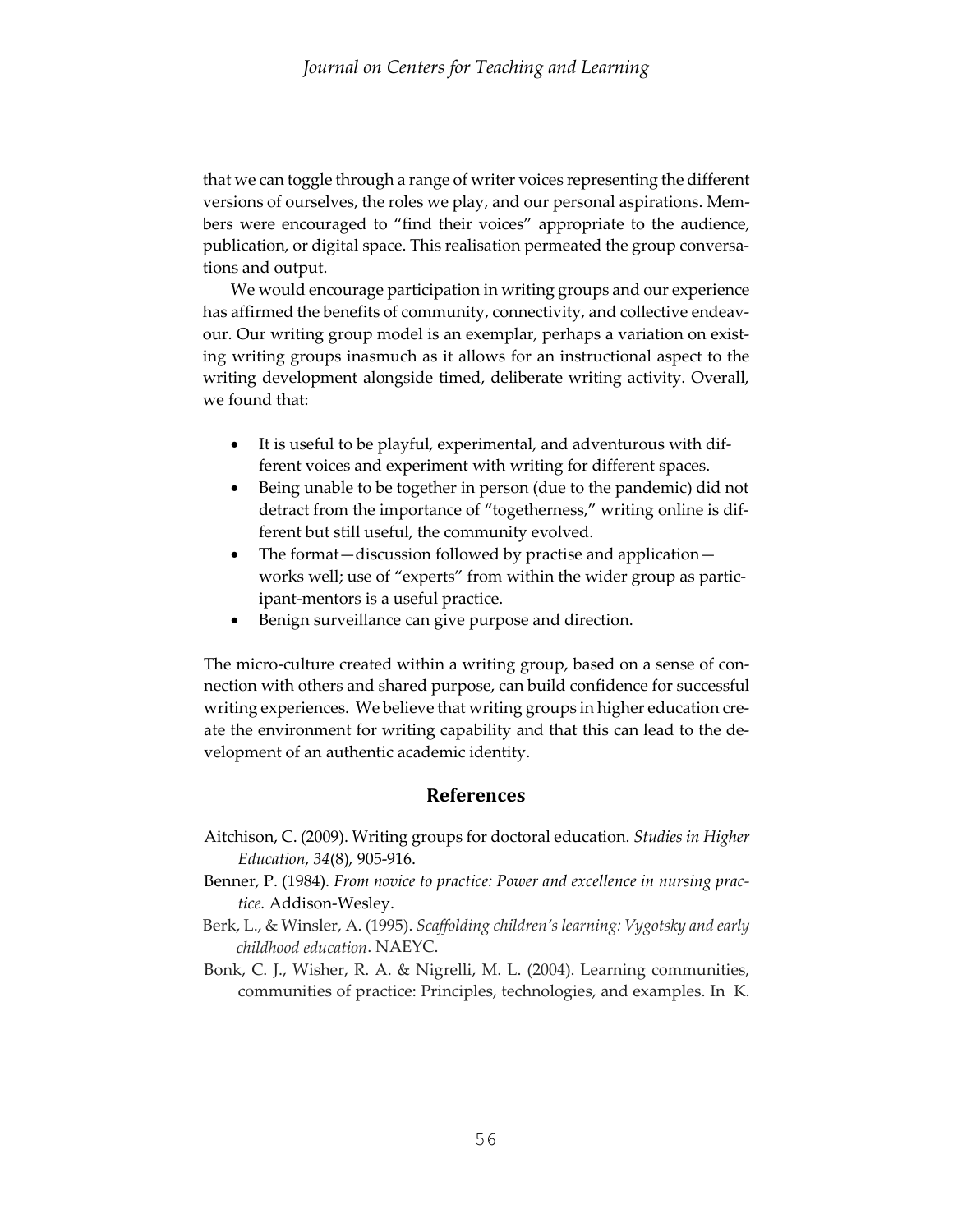Littlejohn, D. Miell, and D. Faulkner (Eds.), *Learning to collaborate, collaborate to learn: Understanding and promoting educationally productive collaborative work* (pp. 199-219). Nova Science.

- Bruner, J. S. (1964). The course of cognitive growth. *American psychologist*, *19*(1), 1-15.
- Cafferrella. R. S. & Barnett, B. G. (2010). Teaching doctoral students to become scholarly writers: The importance of giving and receiving critiques. *Studies in Higher Education 25*(1), 39-52.
- Cirillo, F. (2018). *The pomodoro technique*. Currency.
- Cotterall, S. (2011). Doctoral students writing: Where's the pedagogy? *Teaching in Higher Education, 16*(4), 413-425.
- Dweck, C (2000). *Self-Theories: Their role in motivation, personality, and development*. Psychology Press.
- Dwyer, A., Lewis, B., McDonald, F. & Burns, M., (2012). It's always a pleasure: Exploring productivity and pleasure in a writing group for early career academics. *Studies in Continuing Education, 34*(2), 129-144.
- Elbow, P. 1997. High stakes and low stakes in assigning and responding to writing. *New directions for teaching and learning*, *69*: 5–13.
- Grant, B. (2006). Writing in the company of women: Exceeding the boundaries. *Studies in Higher Education, 31*(4), 483-95.
- Guardian (2014). Twitter journal: would you share your original research on social media? [https://www.theguardian.com/higher-education-net](https://www.theguardian.com/higher-education-network/blog/2014/jan/27/twitter-only-journal-academic-research)[work/blog/2014/jan/27/twitter-only-journal-academic-research](https://www.theguardian.com/higher-education-network/blog/2014/jan/27/twitter-only-journal-academic-research)
- Healey, M. (2017). Reflections on the development of international collaborative writing groups (ICWGs) about teaching and learning in Higher Education. *The Canadian Journal for the Scholarship of Teaching and Learning, 8*(2).<https://doi.org/10.5206/cjsotl-rcacea.2017.2.3>
- Hyer, M .C., Landau, J. & Workman, J. L. (2020). Recovering from burn-out and budget cuts by cultivating faculty writing communities. *Journal on Centers for Teaching and Learning, 12*, 149-168.
- Hooley, T (2012), *Developing digital literacy in universities. The Guardian Higher Education Network live blog.* [https://amp.theguardian.com/higher-educa](https://amp.theguardian.com/higher-education-network/blog/2012/feb/28/developing-digital-literacy)[tion-network/blog/2012/feb/28/developing-digital-literacy](https://amp.theguardian.com/higher-education-network/blog/2012/feb/28/developing-digital-literacy)
- Kegan, R. (1994). *In over our heads.* Harvard University Press.
- Langdridge, D. (2007) *Phenomenological psychology*: *Theory, research & method*. Pearson.
- Leander, K. and Prior, P. 2004. Speaking and writing: How talk and text interact in situated practices. In C. Bazerman, and P. Prior, (Eds.), *What writing does and how it does it: An introduction to analyzing texts and textual*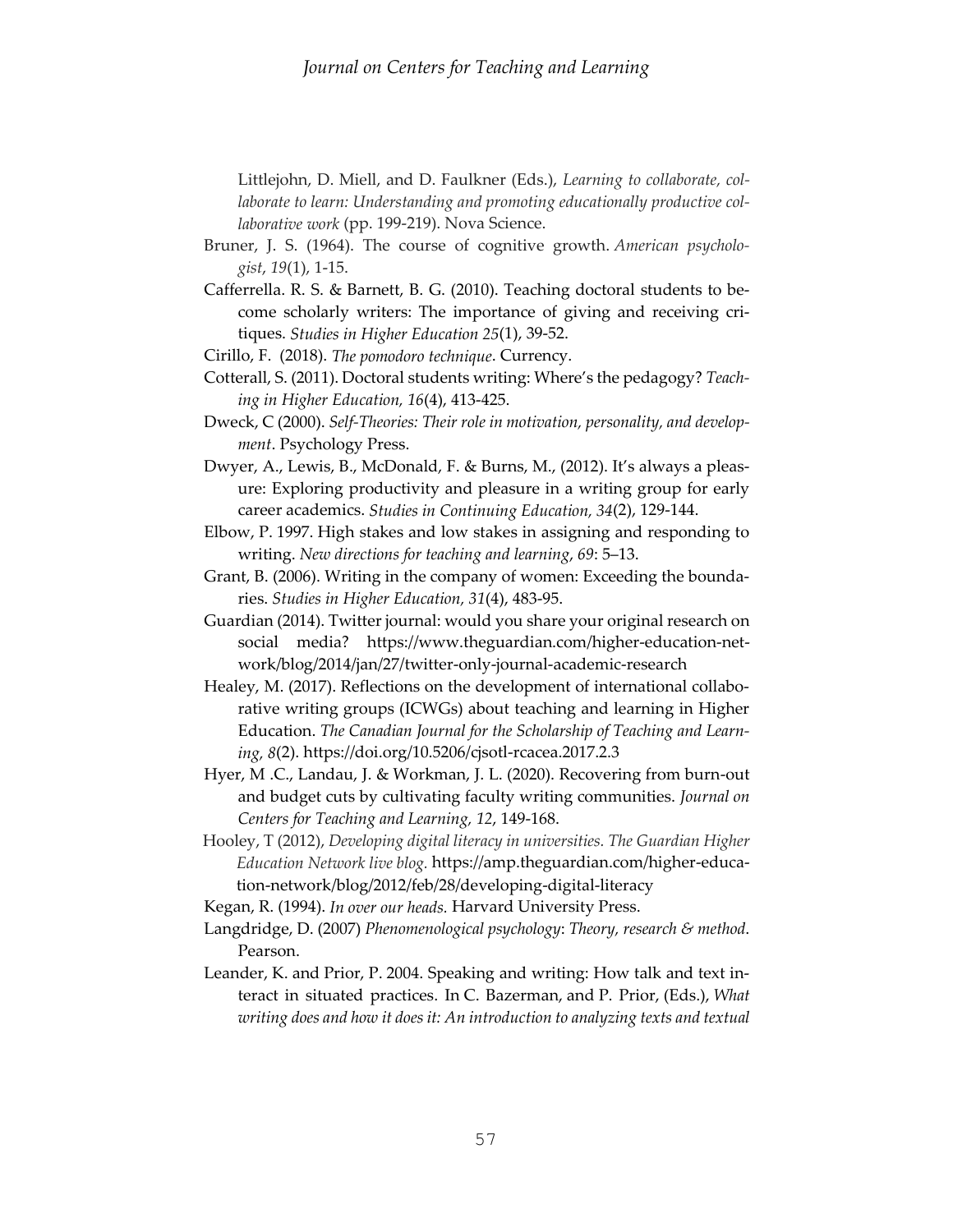*practices* (pp. 201–37). Lawrence Erlbaum.

- Lee, A. & Boud, D. (2003). Writing groups, change and academic identity: Research development as local practice. *Studies in Higher Education*, *28*(2)*,* 187-200.
- Mead, M. (1929). *Coming of age in Samoa.* Jonathon Cape.
- Mercer, J. (2007). The challenges of insider research in educational institutions: Wielding a double-edged sword and resolving delicate dilemmas. *Oxford Review of Education*, *33* (1), 1-17.
- Merton, R. (1972). Insiders and outsiders: A chapter in the sociology of knowledge. *American Journal of Sociology*, *78,* 9-47.
- Mullen, C.A & Kochan, F.A. (2001). Issues of collaborative authorship in higher education. *The Educational Forum*, 65(2), 128-135. https://doi.org  [/10.1080/00131720108984478](https://doi.org/10.1080/00131720108984478)
- Savickas, M.L. (2012). Life design: A paradigm for career intervention in the 21st century. *Journal of Counseling & Development, 90*(1), 13-19.
- Stankiewicz, M.A. (2017). Voices in reflexive conversations. *Studies in Art Education*, *58*(4), 261-266. <https://doi.org/10.1080/00393541.2017.1368294>
- Sword, H. (2009). Writing higher education differently: A manifesto on style. *Studies in Higher Education*, *34*(3*),* 319-336, <https://doi.org/10.1080> /03075070802597101.
- Tarabochia, S. L. (2020). Self-Authorship and faculty writers' Trajectories of becoming. *Composition Studies, 48*(1), 16-33.
- Thomas, S (2012), *Developing Digital Literacy in universities*. *The Guardian Higher Education Network live blog.* [https://amp.theguardian.com/higher](https://amp.theguardian.com/higher-education-network/blog/2012/feb/28/developing-digital-literacy)[education-network/blog/2012/feb/28/developing-digital-literacy](https://amp.theguardian.com/higher-education-network/blog/2012/feb/28/developing-digital-literacy)
- Torrance, M., Thomas, G.V. & Robinson, E.J. (1994) The writing strategies of graduate research students in the social sciences. *Higher Education, 27*, pp. 379-392.
- Van Manen, M. (2014). *Phenomenology of practice.* Routledge.
- Wenger, E. (1998). *Communities of practice: Learning, meaning and identity.*  Cambridge University Press.
- Wenger, E & Wenger, B. (2015). *Introduction to communities of practice: A brief overview of the concepts and its uses*. https:/wegner-trayner.com/introduc tion-to-communities-of-practice/